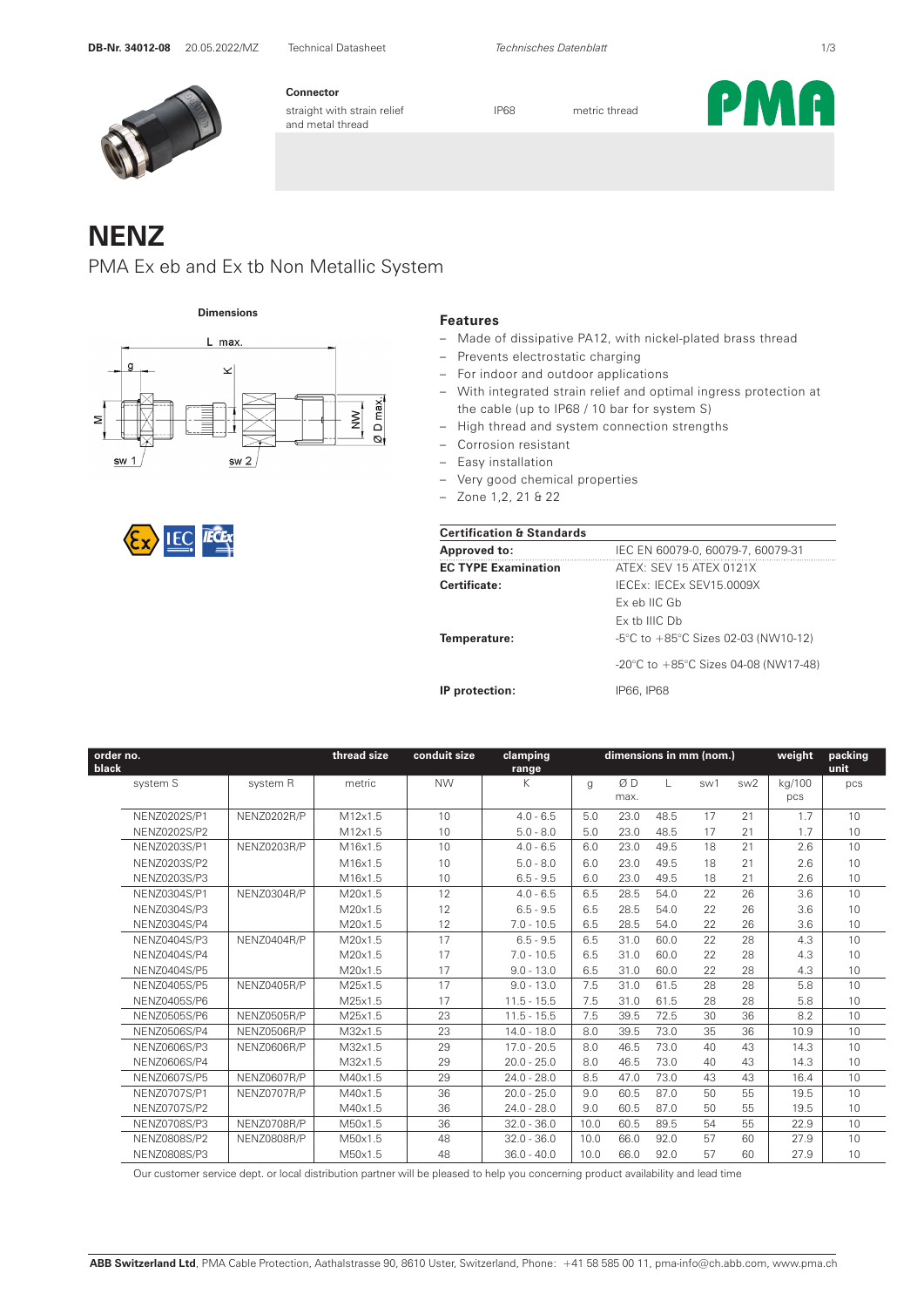

**Connector** straight with strain relief **IP68** metric thread and metal thread



### **NENZ**

PMA Ex eb and Ex tb Non Metallic System

| properties                                                                 | unit            | value                   | test method                      |
|----------------------------------------------------------------------------|-----------------|-------------------------|----------------------------------|
|                                                                            |                 |                         |                                  |
|                                                                            |                 |                         |                                  |
| <b>Mechanical properties</b>                                               |                 |                         |                                  |
| Stress-E-module                                                            | N/mm2           | 350                     | <b>ISO 527</b>                   |
| Tensile strength                                                           | N/mm2           | 35                      | <b>ISO 527</b>                   |
| Notched bar impact test                                                    | kJ/m2           | 9<br>$(-30^{\circ}C)$   | ISO 179/2-1eA                    |
| Impact strength                                                            | kJ/m2           | > 7<br>$(85^{\circ}C)$  | EN 60079-0                       |
|                                                                            | kJ/m2           | > 7<br>$(-20^{\circ}C)$ | EN 60079-0                       |
| <b>Thermal properties</b>                                                  |                 |                         |                                  |
| For use in hazardous locations:                                            |                 |                         |                                  |
| Temperature range sizes 02-03                                              | $\rm ^{\circ}C$ | $-05+85$                | EN 60079-0                       |
| Temperature range sizes 04-08                                              | $^{\circ}$ C    | $-20+85$                | EN 60079-0                       |
| General:                                                                   |                 | $-50+95$                |                                  |
|                                                                            |                 |                         |                                  |
| <b>Fire safety characteristics</b>                                         |                 |                         |                                  |
| <b>Application approvals</b>                                               |                 |                         |                                  |
| Please refer to Info-No. 10                                                |                 |                         |                                  |
| <b>Electrical properties</b>                                               |                 |                         |                                  |
| Specific surface resistivity                                               | Ω               | $< 10^{7}$              | ASTM D257                        |
|                                                                            |                 |                         |                                  |
| <b>Chemical properties</b>                                                 |                 |                         |                                  |
| Please refer to catalogue                                                  |                 |                         |                                  |
| PMA Ex-System or www.pma.ch                                                |                 |                         |                                  |
|                                                                            |                 |                         |                                  |
| <b>Environmental properties</b>                                            |                 |                         |                                  |
| RoHS and REACH compliant                                                   |                 | yes                     |                                  |
|                                                                            |                 |                         |                                  |
| <b>Weathering resistance</b><br>Weathering (UV/humidity) for black colour  |                 | very good               |                                  |
|                                                                            |                 |                         |                                  |
| <b>System test</b>                                                         |                 |                         |                                  |
| Ingress protection:                                                        |                 |                         |                                  |
| System S with NEN3,                                                        |                 | IP68 stat./IP67 dyn.    | EN 60529 / DIN 40050 / IEC 60529 |
| OR and sealing insert at the cable                                         |                 | <b>IP68</b>             |                                  |
| System R with NEN3, OR, without cable sealing insert                       |                 | (up to 10 bar)          |                                  |
|                                                                            |                 |                         |                                  |
| <b>Content of delivery</b>                                                 |                 |                         |                                  |
| System S: Ex-System connector with clip (EVN2), O-ring (OR),               |                 |                         |                                  |
| Ex-System conduit seal (NEN3),                                             |                 |                         |                                  |
| Pflitsch adapter and sealing insert                                        |                 |                         |                                  |
| System R: Ex-System conduit seal EVNZ/OR/NEN3 without cable sealing insert |                 |                         |                                  |
| <b>Mounting indication</b>                                                 |                 |                         |                                  |
|                                                                            |                 |                         |                                  |

Assembly instructions and other relevant documents are available at www.pma.ch

Not intended for use as cable gland

The specifications and instructions for our customers in this document reflect the product regineering level at the item of manufacturing. Please consider the valid data sheet releases at a time. For questions and instruct